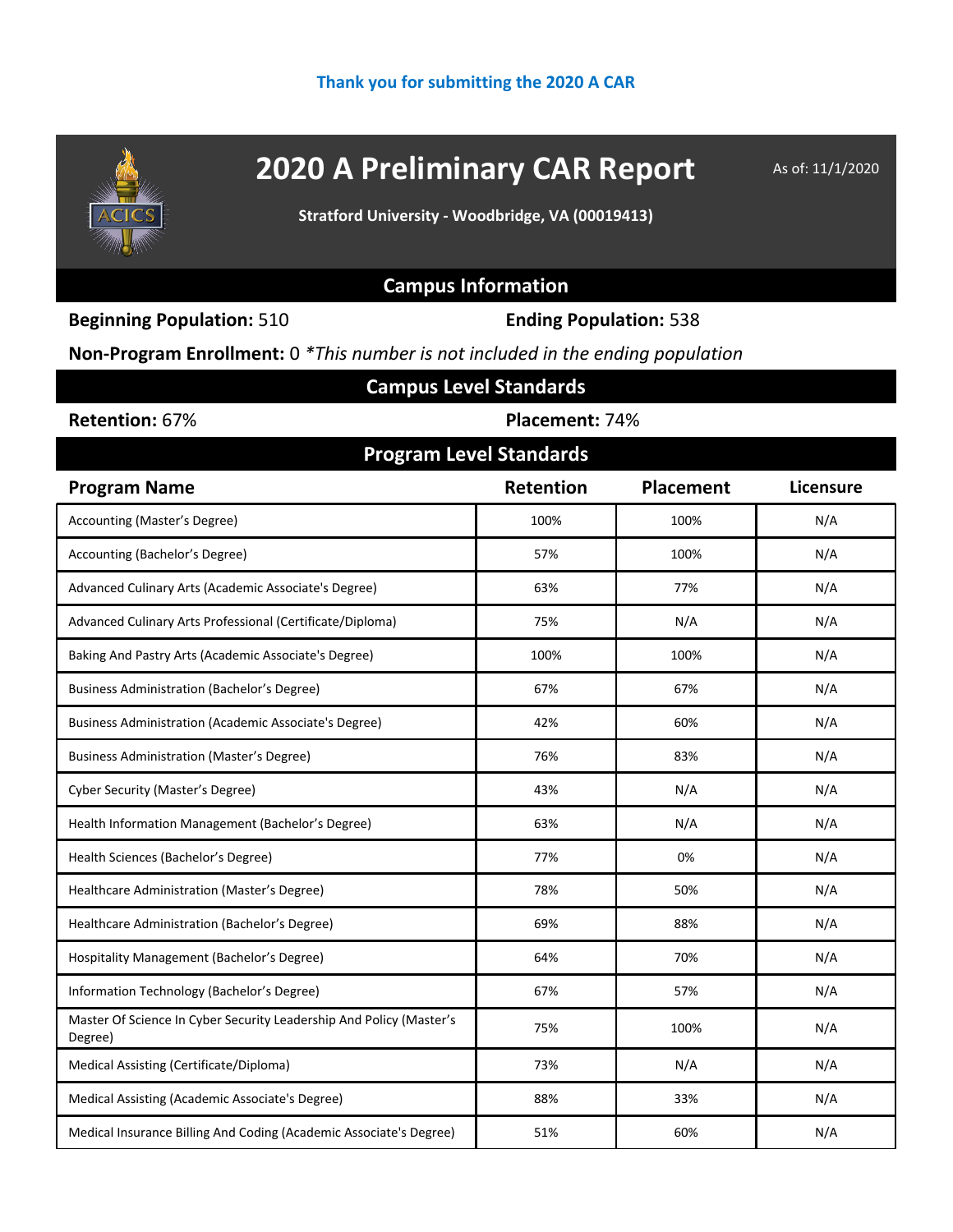| <b>Program Level Standards</b>                                |           |                  |                  |           |           |  |
|---------------------------------------------------------------|-----------|------------------|------------------|-----------|-----------|--|
| <b>Program Name</b>                                           | Retention |                  | <b>Placement</b> |           | Licensure |  |
| Network Management And Security (Academic Associate's Degree) | 72%       |                  | 33%              |           | N/A       |  |
| Networking And Telecommunications (Master's Degree)           | 0%        |                  | N/A              |           | N/A       |  |
| Nursing (Bachelor's Degree)                                   | 90%       |                  | 81%              |           | N/A       |  |
| <b>Cohort Level Standards</b>                                 |           |                  |                  |           |           |  |
| <b>Program Name</b>                                           | Cohort    | <b>Students</b>  | Graduation       | Retention | Placement |  |
|                                                               | 05/22     | $1\,$            | N/A              | 100%      | N/A       |  |
|                                                               |           |                  |                  |           |           |  |
|                                                               | 10/22     | $\mathbf{1}$     | N/A              | 100%      | N/A       |  |
| Accounting (Bachelor's Degree)                                | 10/24     | $\overline{2}$   | N/A              | 50%       | 100%      |  |
|                                                               | 03/25     | $\mathbf{1}$     | N/A              | 0%        | N/A       |  |
|                                                               | 08/25     | $\mathbf{1}$     | N/A              | 100%      | N/A       |  |
|                                                               | 10/25     | $\mathbf{1}$     | N/A              | 0%        | N/A       |  |
| Accounting (Master's Degree)                                  | 08/20     | 3                | 33%              | 100%      | 100%      |  |
|                                                               | 03/22     | $\overline{2}$   | N/A              | 100%      | 100%      |  |
|                                                               |           |                  |                  |           |           |  |
|                                                               | 10/20     | 3                | 0%               | 67%       | N/A       |  |
|                                                               | 12/20     | $\overline{2}$   | 50%              | 50%       | 100%      |  |
|                                                               | 03/21     | $\mathbf{1}$     | N/A              | 100%      | N/A       |  |
|                                                               | 05/21     | $\mathbf{1}$     | N/A              | 100%      | N/A       |  |
| Advanced Culinary Arts (Academic Associate's Degree)          | 08/21     | $\mathbf{1}$     | N/A              | $0\%$     | N/A       |  |
|                                                               | 03/22     | 29               | N/A              | 62%       | 75%       |  |
|                                                               | 05/22     | $12\,$           | N/A              | 58%       | 50%       |  |
|                                                               | 07/22     | 8                | N/A              | 63%       | 100%      |  |
|                                                               | 10/22     | $10\,$           | N/A              | 60%       | N/A       |  |
|                                                               | 12/22     | $\overline{2}$   | N/A              | 100%      | N/A       |  |
|                                                               | 03/23     | $\overline{2}$   | N/A              | 100%      | N/A       |  |
|                                                               | 08/21     | $\boldsymbol{6}$ | N/A              | 67%       | N/A       |  |
| Advanced Culinary Arts Professional (Certificate/Diploma)     | 10/21     | $\mathbf{1}$     | N/A              | 100%      | N/A       |  |
|                                                               | 03/22     | $\mathbf 1$      | N/A              | 100%      | N/A       |  |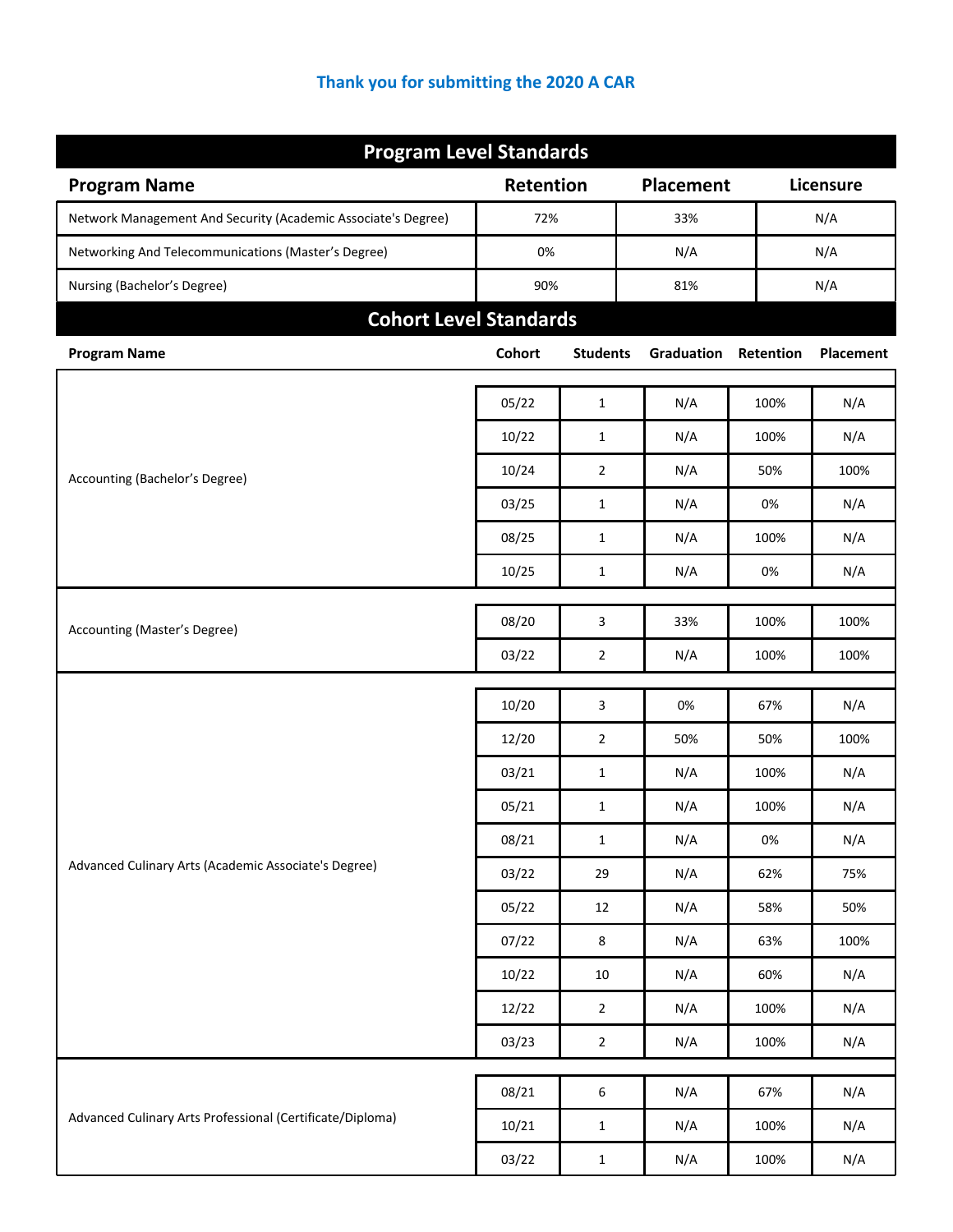| <b>Cohort Level Standards</b>                                |        |                         |            |           |           |
|--------------------------------------------------------------|--------|-------------------------|------------|-----------|-----------|
| <b>Program Name</b>                                          | Cohort | <b>Students</b>         | Graduation | Retention | Placement |
|                                                              | 03/22  | $\mathbf 1$             | N/A        | 100%      | 100%      |
| Baking And Pastry Arts (Academic Associate's Degree)         | 10/22  | $\mathbf{1}$            | N/A        | 100%      | N/A       |
|                                                              |        |                         |            |           |           |
|                                                              | 10/20  | $\mathbf 1$             | 0%         | 100%      | N/A       |
|                                                              | 12/20  | $\overline{2}$          | 0%         | $0\%$     | N/A       |
|                                                              | 05/21  | $\mathbf{1}$            | N/A        | $0\%$     | N/A       |
| <b>Business Administration (Academic Associate's Degree)</b> | 03/22  | 11                      | N/A        | 45%       | 67%       |
|                                                              | 05/22  | 8                       | N/A        | 63%       | 50%       |
|                                                              | 07/22  | $\overline{2}$          | N/A        | 50%       | N/A       |
|                                                              | 10/22  | $\overline{7}$          | N/A        | 29%       | N/A       |
|                                                              | 12/22  | $\mathbf{1}$            | N/A        | 0%        | N/A       |
|                                                              |        |                         |            |           |           |
|                                                              | 12/21  | 5                       | N/A        | 60%       | 100%      |
|                                                              | 05/22  | $\mathbf{1}$            | N/A        | 100%      | 0%        |
| <b>Business Administration (Bachelor's Degree)</b>           | 08/24  | 8                       | N/A        | 50%       | N/A       |
|                                                              | 10/24  | 3                       | N/A        | 67%       | N/A       |
|                                                              | 12/24  | $\mathbf{1}$            | N/A        | 100%      | N/A       |
|                                                              | 03/25  | $\overline{2}$          | N/A        | 100%      | N/A       |
|                                                              | 05/25  | $\mathbf{1}$            | N/A        | 100%      | N/A       |
|                                                              | 08/20  | 4                       | 100%       | 100%      | 75%       |
|                                                              | 10/20  | $\mathbf{3}$            | 0%         | 33%       | N/A       |
|                                                              | 12/20  | $\mathbf 1$             | 0%         | 100%      | N/A       |
|                                                              | 08/21  | $\mathbf 1$             | N/A        | 100%      | N/A       |
| <b>Business Administration (Master's Degree)</b>             | 10/21  | $\overline{4}$          | N/A        | 75%       | 100%      |
|                                                              | 12/21  | 5                       | N/A        | 80%       | N/A       |
|                                                              | 03/22  | $\overline{2}$          | N/A        | 50%       | N/A       |
|                                                              | 05/22  | $\overline{\mathbf{3}}$ | N/A        | 67%       | N/A       |
|                                                              | 07/22  | $\mathbf 1$             | N/A        | 100%      | N/A       |
|                                                              | 10/22  | $\mathbf 1$             | N/A        | 100%      | N/A       |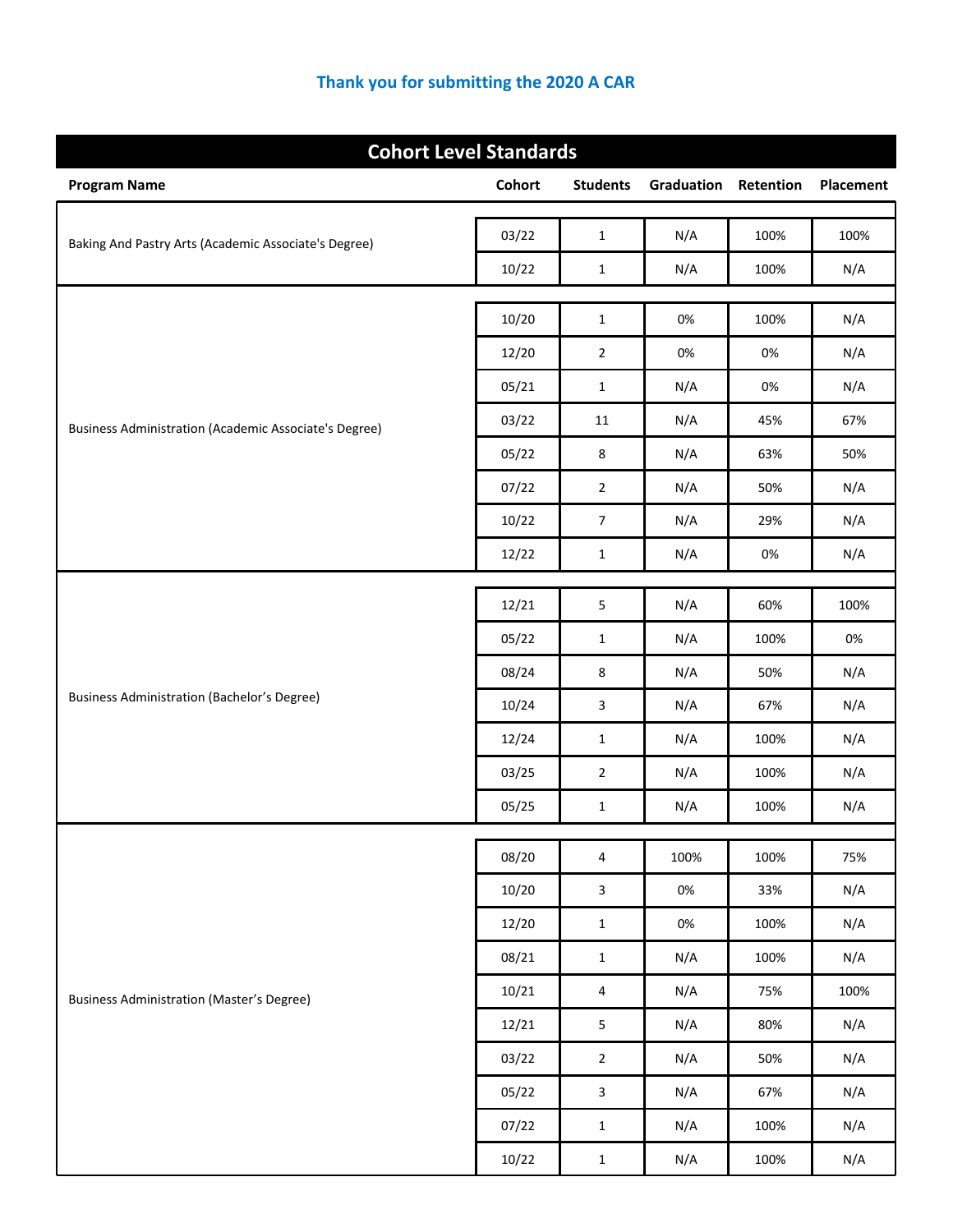| <b>Cohort Level Standards</b>                     |        |                  |            |           |           |  |
|---------------------------------------------------|--------|------------------|------------|-----------|-----------|--|
| <b>Program Name</b>                               | Cohort | <b>Students</b>  | Graduation | Retention | Placement |  |
|                                                   | 08/20  | $\overline{2}$   | 0%         | 0%        | N/A       |  |
|                                                   | 12/20  | $1\,$            | $0\%$      | 100%      | N/A       |  |
| Cyber Security (Master's Degree)                  | 10/21  | $\mathbf{1}$     | N/A        | 100%      | N/A       |  |
|                                                   | 03/22  | $\overline{2}$   | N/A        | 0%        | N/A       |  |
|                                                   | 07/22  | $\mathbf{1}$     | N/A        | 100%      | N/A       |  |
|                                                   | 03/22  | $\mathbf 1$      | N/A        | 0%        | N/A       |  |
|                                                   | 10/22  | $\mathbf 2$      | N/A        | 100%      | N/A       |  |
| Health Information Management (Bachelor's Degree) | 10/24  | $\mathbf 1$      | N/A        | 100%      | N/A       |  |
|                                                   | 12/24  | $\overline{2}$   | N/A        | 0%        | N/A       |  |
|                                                   | 03/25  | $\mathbf{1}$     | N/A        | 100%      | N/A       |  |
|                                                   | 05/25  | $\mathbf 1$      | N/A        | 100%      | N/A       |  |
|                                                   | 12/14  | $\mathbf 1$      | 0%         | 100%      | N/A       |  |
|                                                   | 03/22  | $\mathbf{1}$     | N/A        | 0%        | N/A       |  |
|                                                   | 05/22  | $\mathbf{1}$     | N/A        | 100%      | N/A       |  |
|                                                   | 07/22  | $\mathbf 1$      | N/A        | $0\%$     | N/A       |  |
|                                                   | 10/22  | 8                | N/A        | 88%       | N/A       |  |
| Health Sciences (Bachelor's Degree)               | 05/24  | $\mathbf{1}$     | N/A        | 0%        | N/A       |  |
|                                                   | 10/24  | $\boldsymbol{6}$ | N/A        | 67%       | $0\%$     |  |
|                                                   | 12/24  | 31               | N/A        | 73%       | N/A       |  |
|                                                   | 03/25  | 27               | N/A        | 73%       | N/A       |  |
|                                                   | 05/25  | 23               | N/A        | 74%       | N/A       |  |
|                                                   | 08/25  | 11               | N/A        | 90%       | N/A       |  |
|                                                   | 10/25  | 17               | N/A        | 94%       | N/A       |  |
|                                                   | 03/22  | 13               | N/A        | 92%       | 100%      |  |
| Healthcare Administration (Bachelor's Degree)     | 05/22  | $\mathbf{1}$     | N/A        | 100%      | N/A       |  |
|                                                   | 07/22  | $\mathbf{1}$     | N/A        | $0\%$     | N/A       |  |
|                                                   | 10/22  | $\,1\,$          | N/A        | $0\%$     | N/A       |  |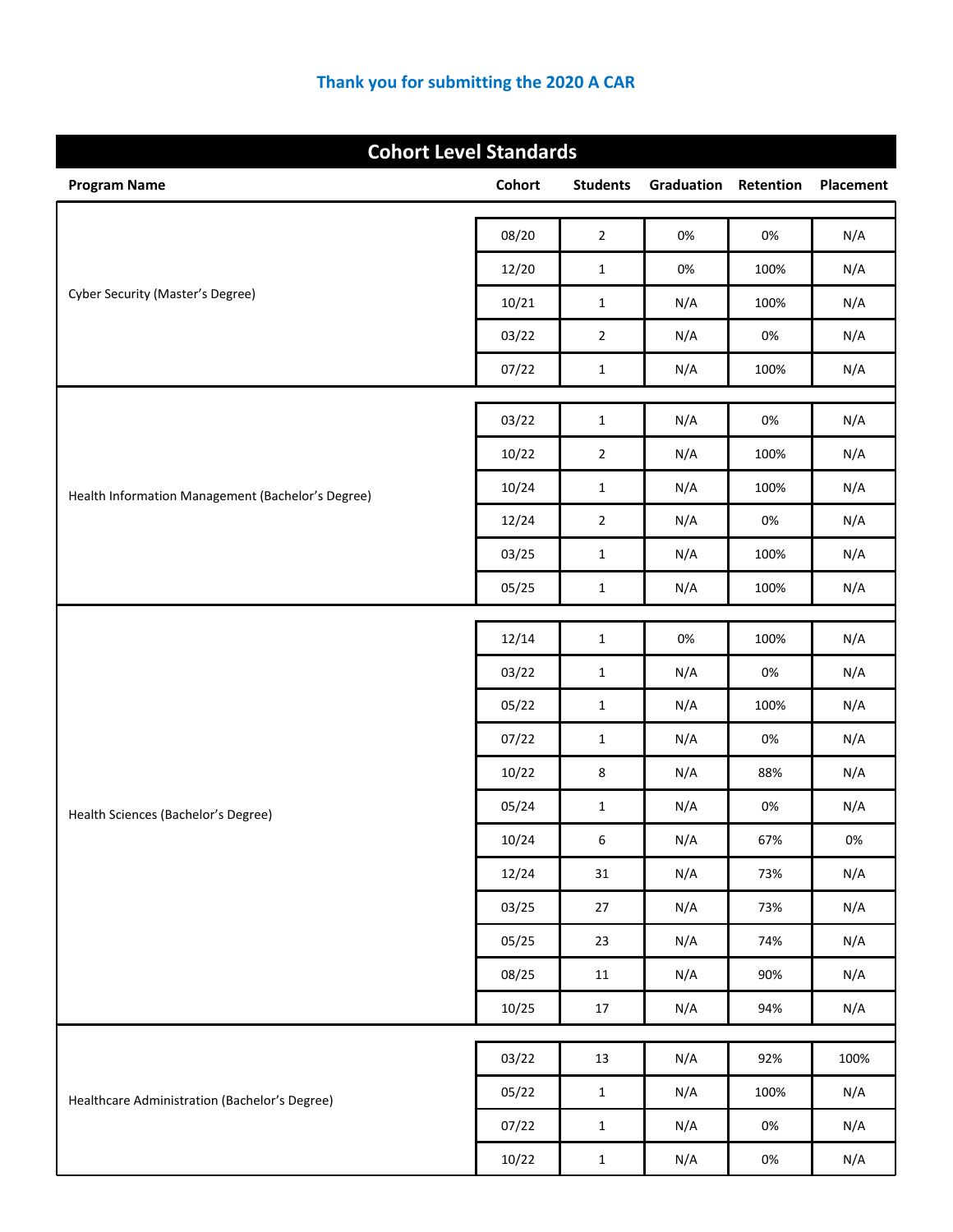| <b>Cohort Level Standards</b>                 |               |                  |            |           |           |
|-----------------------------------------------|---------------|------------------|------------|-----------|-----------|
| <b>Program Name</b>                           | <b>Cohort</b> | <b>Students</b>  | Graduation | Retention | Placement |
|                                               | 12/22         | $\mathbf{1}$     | N/A        | 0%        | N/A       |
|                                               | 10/24         | 80               | N/A        | 71%       | 75%       |
|                                               | 12/24         | 18               | N/A        | 44%       | 100%      |
|                                               | 03/25         | $\mathbf{1}$     | N/A        | 100%      | N/A       |
| Healthcare Administration (Bachelor's Degree) | 03/25         | 5                | N/A        | 60%       | N/A       |
|                                               | 05/25         | $\overline{3}$   | N/A        | 33%       | N/A       |
|                                               | 08/25         | $\overline{3}$   | N/A        | 100%      | N/A       |
|                                               | 10/25         | 6                | N/A        | 100%      | N/A       |
|                                               |               |                  |            |           | 0%        |
|                                               | 08/20         | 4                | 50%        | 100%      |           |
| Healthcare Administration (Master's Degree)   | 12/20         | $\mathbf{1}$     | 100%       | 100%      | 100%      |
|                                               | 03/21         | $\mathbf{1}$     | N/A        | 100%      | N/A       |
|                                               | 12/21         | $\overline{2}$   | N/A        | 0%        | N/A       |
|                                               | 03/22         | $\mathbf{1}$     | N/A        | 100%      | N/A       |
|                                               | 03/22         | 19               | N/A        | 68%       | 100%      |
|                                               | 05/22         | 4                | N/A        | 100%      | 50%       |
|                                               | 07/22         | 4                | N/A        | 50%       | N/A       |
|                                               | 10/22         | $\mathbf{1}$     | N/A        | 0%        | N/A       |
|                                               | 12/22         | $\mathbf{1}$     | N/A        | 100%      | N/A       |
| Hospitality Management (Bachelor's Degree)    | 10/24         | 34               | N/A        | 65%       | 67%       |
|                                               | 12/24         | 22               | N/A        | 52%       | 67%       |
|                                               | 03/25         | $\boldsymbol{6}$ | N/A        | 40%       | N/A       |
|                                               | 05/25         | $\boldsymbol{6}$ | N/A        | 67%       | N/A       |
|                                               | 08/25         | $\overline{2}$   | N/A        | 100%      | N/A       |
|                                               | 10/25         | $\mathbf{3}$     | N/A        | 100%      | N/A       |
|                                               |               |                  |            |           |           |
| Information Technology (Bachelor's Degree)    | 12/21         | 12               | N/A        | 75%       | 50%       |
|                                               | 03/22         | $\mathbf{1}$     | N/A        | 100%      | 100%      |
|                                               | 07/22         | $\overline{2}$   | N/A        | 50%       | N/A       |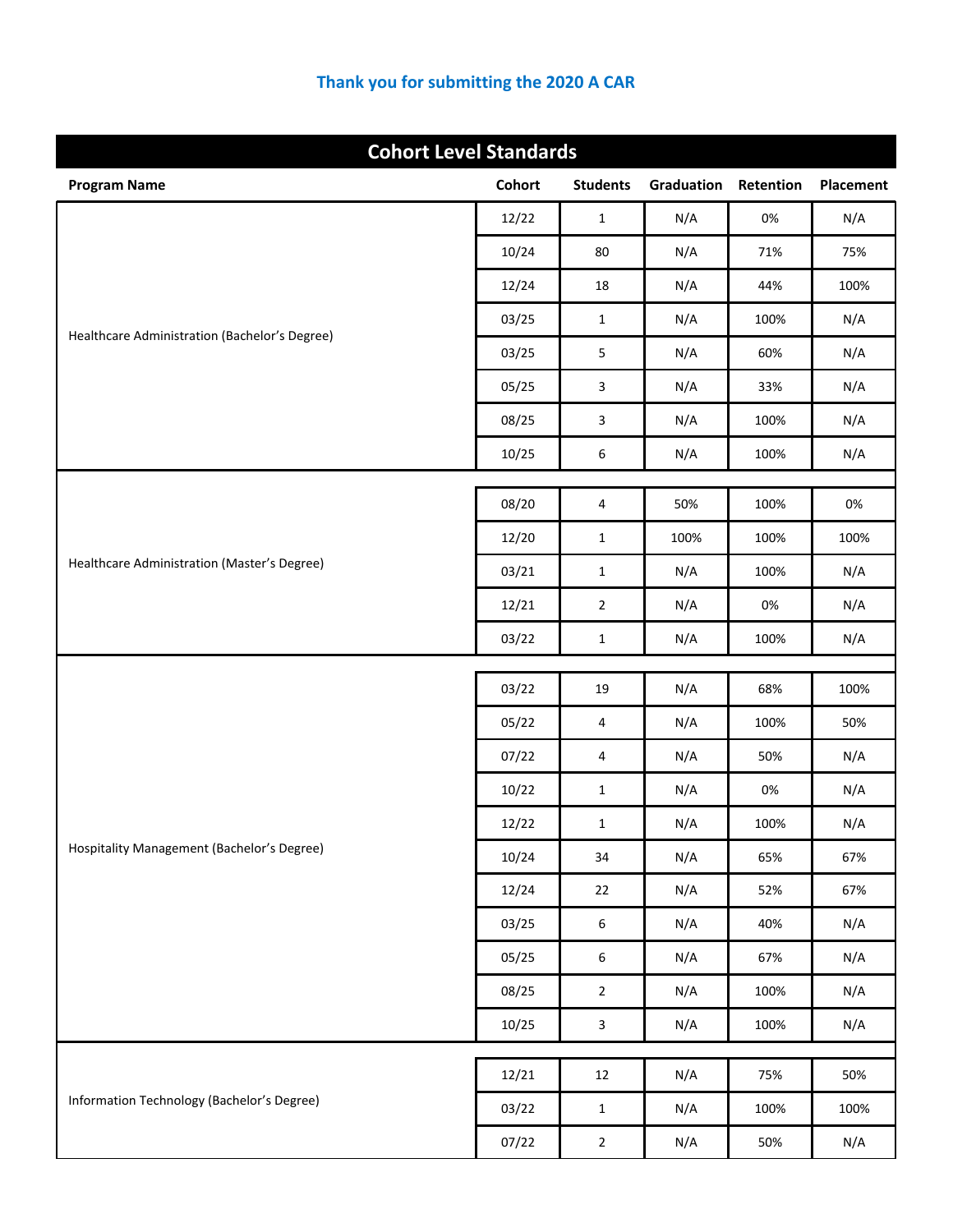| <b>Cohort Level Standards</b>                                                  |               |                         |            |           |           |
|--------------------------------------------------------------------------------|---------------|-------------------------|------------|-----------|-----------|
| <b>Program Name</b>                                                            | <b>Cohort</b> | <b>Students</b>         | Graduation | Retention | Placement |
|                                                                                | 10/22         | $\mathbf{1}$            | N/A        | 100%      | N/A       |
|                                                                                | 12/22         | $\mathbf{1}$            | N/A        | 100%      | N/A       |
|                                                                                | 08/24         | 19                      | N/A        | 58%       | N/A       |
| Information Technology (Bachelor's Degree)                                     | 10/24         | 4                       | N/A        | 50%       | N/A       |
|                                                                                | 12/24         | 3                       | N/A        | 33%       | N/A       |
|                                                                                | 03/25         | $\mathbf{1}$            | N/A        | 100%      | N/A       |
|                                                                                | 03/25         | $\mathsf S$             | N/A        | 100%      | N/A       |
|                                                                                |               |                         |            |           |           |
| Master Of Science In Cyber Security Leadership And Policy (Master's<br>Degree) | 08/20         | $\overline{2}$          | 50%        | 50%       | 100%      |
|                                                                                | 12/20         | $\mathbf 2$             | 100%       | 100%      | 100%      |
|                                                                                | 10/20         | 3                       | 33%        | 67%       | N/A       |
| Medical Assisting (Academic Associate's Degree)                                | 12/21         | $\mathbf{1}$            | N/A        | 100%      | N/A       |
|                                                                                | 03/22         | 3                       | N/A        | 100%      | 50%       |
|                                                                                | 05/22         | $\mathbf{1}$            | N/A        | 100%      | 0%        |
|                                                                                |               |                         |            |           |           |
|                                                                                | 10/21         | $\overline{2}$          | N/A        | 50%       | N/A       |
|                                                                                | 12/21         | $\mathbf{1}$            | N/A        | 100%      | N/A       |
| Medical Assisting (Certificate/Diploma)                                        | 03/22         | $\overline{2}$          | N/A        | 100%      | N/A       |
|                                                                                | 05/22         | 4                       | N/A        | 75%       | N/A       |
|                                                                                | 07/22         | $\mathbf 1$             | N/A        | $0\%$     | N/A       |
|                                                                                | 10/22         | $\mathbf 1$             | N/A        | 100%      | N/A       |
|                                                                                | 10/20         | $\overline{3}$          | 0%         | 100%      | N/A       |
|                                                                                | 12/20         | $\overline{2}$          | $0\%$      | $0\%$     | N/A       |
|                                                                                | 03/21         | $\mathbf 1$             | N/A        | $0\%$     | N/A       |
| Medical Insurance Billing And Coding (Academic Associate's Degree)             | 03/22         | 62                      | N/A        | 47%       | 50%       |
|                                                                                | 05/22         | 17                      | N/A        | 53%       | 100%      |
|                                                                                | 07/22         | $\boldsymbol{9}$        | N/A        | 33%       | N/A       |
|                                                                                | 10/22         | 4                       | N/A        | 50%       | N/A       |
|                                                                                | 12/22         | $\overline{\mathbf{5}}$ | N/A        | 100%      | N/A       |